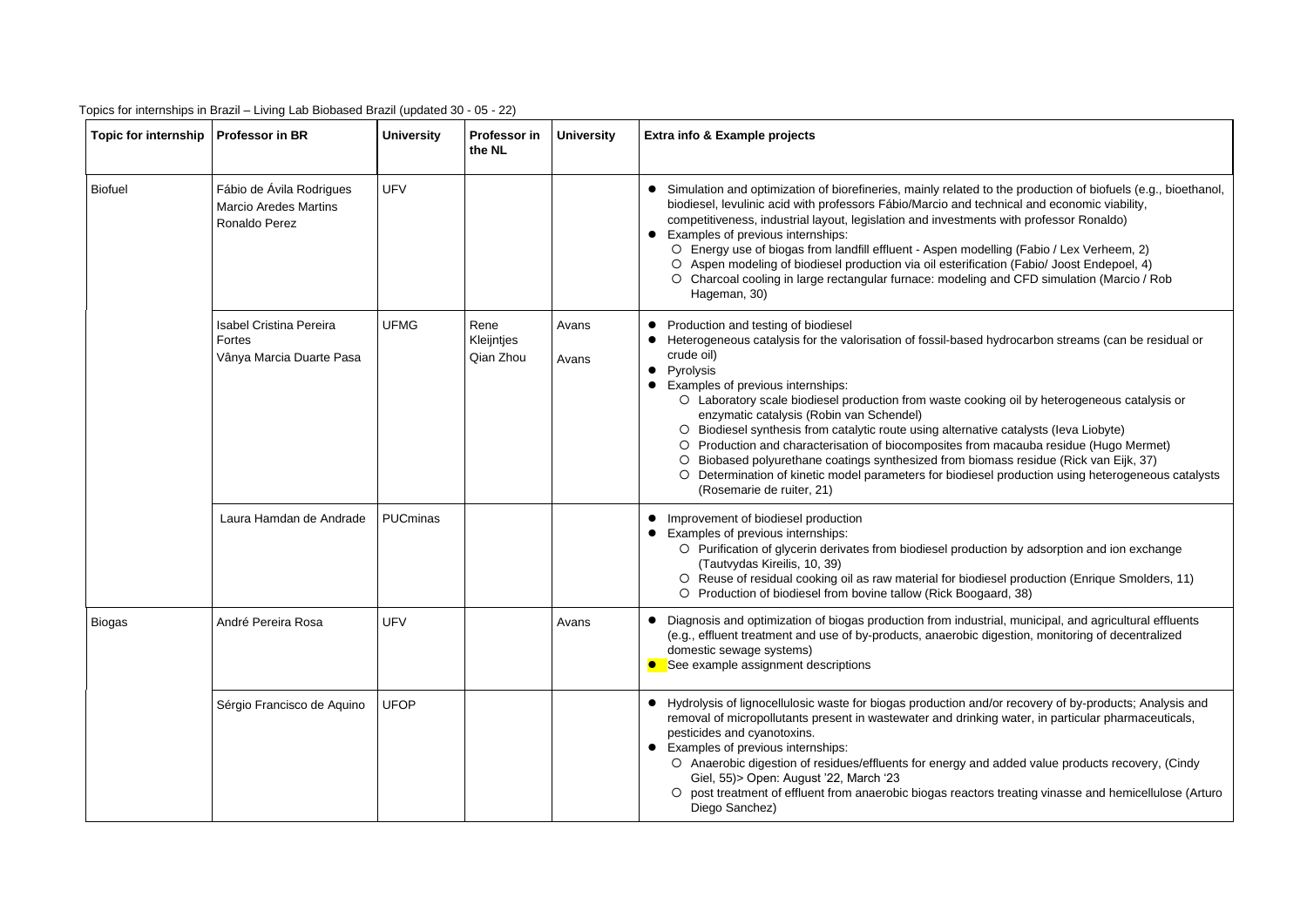| <b>Topic for internship</b>             | <b>Professor in BR</b>    | <b>University</b> | <b>Professor in</b><br>the NL | <b>University</b> | <b>Extra info &amp; Example projects</b>                                                                                                                                                                                                                                                                                                                                                                                                                          |
|-----------------------------------------|---------------------------|-------------------|-------------------------------|-------------------|-------------------------------------------------------------------------------------------------------------------------------------------------------------------------------------------------------------------------------------------------------------------------------------------------------------------------------------------------------------------------------------------------------------------------------------------------------------------|
| <b>Biogas</b>                           | <b>Gabriel Pereira</b>    | <b>UFSJ</b>       |                               |                   | Improving the injection of trace gases and aerosols on emissi                                                                                                                                                                                                                                                                                                                                                                                                     |
| Biorefinery                             | Jorge Luiz Colodette      | <b>UFV</b>        |                               |                   | Biorefinery of hemicellulose<br>Examples of previous internships:<br>O Production of tissue, printing and writing, folding carton<br>(strength) than those currently produced with hardwood                                                                                                                                                                                                                                                                       |
|                                         | <b>Boutros Sarrouh</b>    | <b>UFSJ</b>       |                               |                   | Projects involving production of hydrolytic enzymes from isola<br>fractionation of lignocellulosic residues for production of bio-p<br>fermentative processes.<br>Examples of previous internships:<br>O Production of enzymes from isolated microorganisms ai<br>fermentation of biomass residues for the production of b<br>Bond, 43)<br>O Chemical and enzymatic treatment of lignocellulosic res<br>industrial by interest by fermentation processes (48, 51) |
| Biorefinery -<br><b>ASPEN</b> modelling | Fábio de Ávila Rodrigues  | <b>UFV</b>        |                               |                   | Examples of previous internships:<br>O Aspen modeling of furfural and hydroxymethyl furfural (H)<br>and hexoses (Fabio / Matthijs Muilwijk, 3)<br>Simulation and economic evaluation of 5-hydromethylfurf<br>biomass (Fabio / Jesse Huebben, 45)<br>Simulation and economic evaluation of levulinic acid proc                                                                                                                                                     |
| Wastewater<br>treatment                 | <b>Ann Honor Mounteer</b> | <b>UFV</b>        |                               | Avans             | Combination of physical, chemical and biological processes fo<br>$\bullet$<br>management (e.g. reuse of waste and effluents, decentralized<br>advanced wastewater treatment, ecotoxicology).<br>See example assignment descriptions:<br>O Removal of bioactive substances during wastewater trea                                                                                                                                                                  |
|                                         | Laura Hamdan de Andrade   | <b>PUCminas</b>   |                               |                   | Treatment of effluent using membrane distillation.<br>$\bullet$<br>Wastewater treatment; water reuse; membrane separation pr<br>physicochemical analysis.<br>Examples of previous internships:<br>Electrodialysis for gold mining wastewater treatment (Joc<br>O Nanofiltration and advanced oxidation process for textile                                                                                                                                        |

ssions numerical models in South America.

on and board paper of much superior qualities od and grass fibers (Jennifer Bannink, 17)

blated microorganisms as well as the fraction of industrial interest by

 $\alpha$  aiming to enzymatic treatment and fermintation of industrial interest (Ruben

residues for the production of bio-products of

(HMF) production via dehydration of pentoses

urfural (HMF) and furfural production from

roduction from biomass (52)

s for improved wastewater treatment and zed sewage systems, environmental quality,

reatment (Joris Mallens, 40)

process; membrane distillation;

Joost Endepoel, 18) le wastewater treatment (35, 41)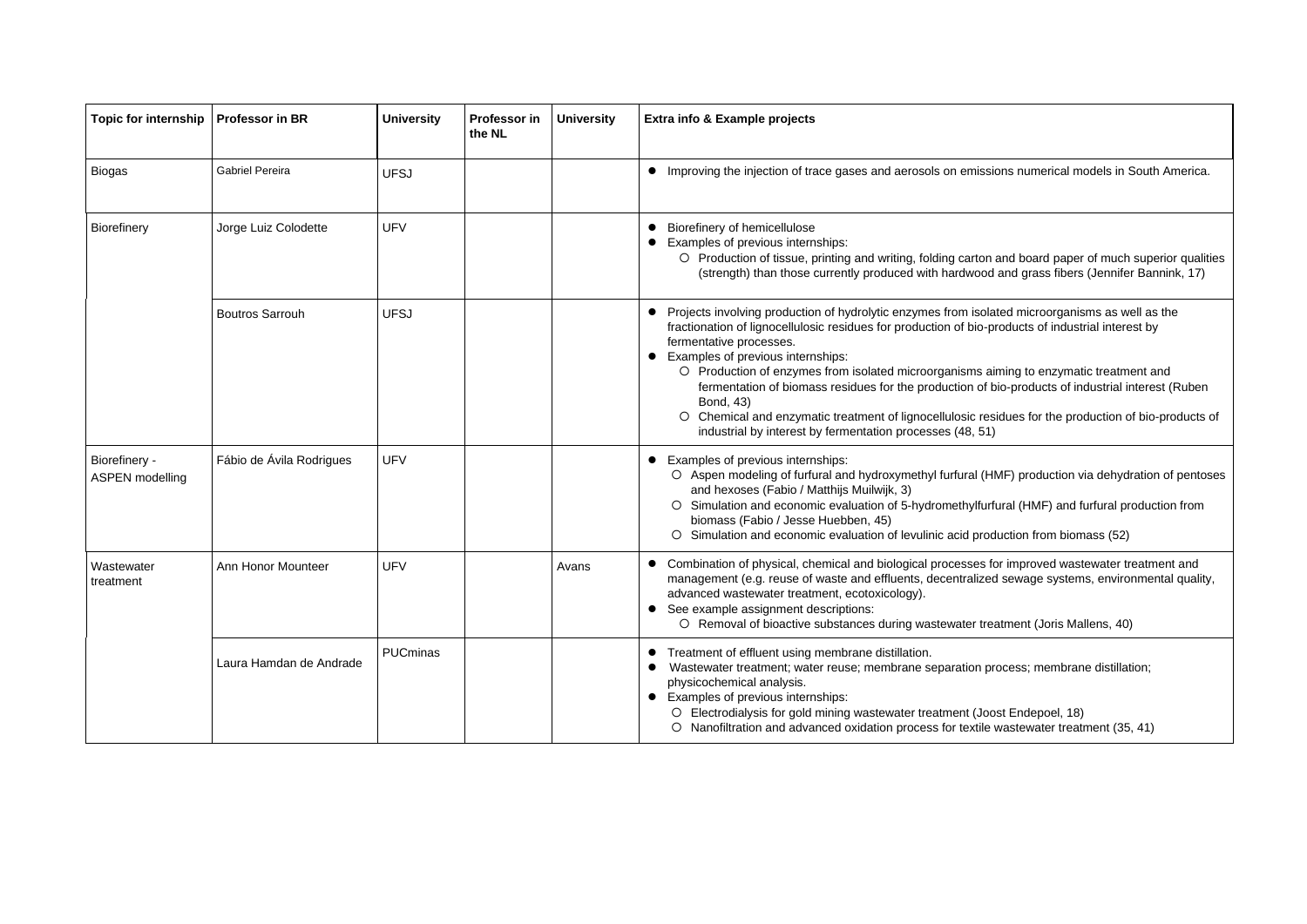| <b>Topic for internship</b>  | <b>Professor in BR</b>                  | <b>University</b> | Professor in<br>the NL                                | <b>University</b> | Extra info & Example projects                                                                                                                                                                                                                                                                                                                                                                                                                                                                                                                                                                                                                                                                                                                                                                                                                                                                                                                                                                                                                                                                                                                                                                             |
|------------------------------|-----------------------------------------|-------------------|-------------------------------------------------------|-------------------|-----------------------------------------------------------------------------------------------------------------------------------------------------------------------------------------------------------------------------------------------------------------------------------------------------------------------------------------------------------------------------------------------------------------------------------------------------------------------------------------------------------------------------------------------------------------------------------------------------------------------------------------------------------------------------------------------------------------------------------------------------------------------------------------------------------------------------------------------------------------------------------------------------------------------------------------------------------------------------------------------------------------------------------------------------------------------------------------------------------------------------------------------------------------------------------------------------------|
|                              | César Rossas Mota Filho                 | <b>UFMG</b>       |                                                       |                   | Reuse of organic waste and treatment of wastewater. It can be municipal wastewater but for instance,<br>also wastewater from festival toilets.<br>• Pilot plant that turns organic food residues from university into biogas. The system also involves an<br>UASB-reactor + Anamox<br>• Examples of previous internships:<br>O Characterise (measure flow rates, as well as COD, BOD, P, N, NH3, DO, etc) the liquid effluent<br>from the food waste methanisation platform in operation at UFMG campus and provide a<br>preliminary design for the Nitrogen removal pilot-scale systems that will be implemented (Paul<br>Hankinson)<br>O Determine the effects of liquid deodorants (those used in chemical toilets) on biological wastewater<br>treatment using anaerobic and/or aerobic processes (Lennard Visser)<br>O Investigate the toxic effects of the waste of chemical toilets on the bacterial processes in sewage<br>treatment plants and see if there are possible environmentally friendly alternatives (Niels de<br>Koster, 20)<br>O What is the cheapest and most effective way to remove and collect microalgae from water treated<br>in sewage treatment plants? (Sophie Lurquin, 19) |
|                              | Camila Costa de Amorim                  | <b>UFMG</b>       |                                                       |                   | Removal of contaminants from different residues (from the dye industry and mining industry) using<br>chemical oxidation.<br>Examples of previous internships:<br>O Life cycle assessment (LCA) of different oxidation processes applied on the treatment of water and<br>wastewater (29)                                                                                                                                                                                                                                                                                                                                                                                                                                                                                                                                                                                                                                                                                                                                                                                                                                                                                                                  |
|                              | Sônia Rocha                             | <b>UFMG</b>       |                                                       |                   | Removal of strontium by precipitation with carbon dioxide (42)<br>$\bullet$                                                                                                                                                                                                                                                                                                                                                                                                                                                                                                                                                                                                                                                                                                                                                                                                                                                                                                                                                                                                                                                                                                                               |
| Reuse of residual<br>streams | Claudio Mudado Silva                    | <b>UFV</b>        |                                                       | Avans             | • Combination of physical, chemical and biological processes for reuse or recycle of residual streams<br>(e.g., industrial wastewater reuse, industrial waste recycling)<br>See example assignment description:<br>O Thermophilic treatment of pulp mill effluent using granular sludge (Lynn Joostens, 8)<br>O Respirometric tests for prediction of toxic effects in the effluent treatment plant and drainages<br>optimization during maintenance shutdowns on pulp and paper mills (Brian Barbieri, 9)<br>O Improvement of the anaerobic digestion process of biosludge from paper & pulp industry (Lara<br>Lobotic, 46)<br>O Alternatives of energetic recovery of organic residues in pulp and paper plants according to<br>biorefinery concept (Alessio belmondo, 6)                                                                                                                                                                                                                                                                                                                                                                                                                               |
|                              | Raphael Tobias de<br>Vasconcelos Barros | <b>UFMG</b>       | Jappe de<br><b>Best</b><br><b>Maurits</b><br>Dorlandt | Avans             | • Re-use of industrial and municipal solid waste (e.g., re-use of construction and demolition waste, e-<br>waste, composting of organic waste)<br>See example assignment description:<br>O Possibilities for the re-use of construction waste (Hugh Rhodes, 1B)<br>O Possibilities for the re-use of E-waste (Peter Huaman, 1A)                                                                                                                                                                                                                                                                                                                                                                                                                                                                                                                                                                                                                                                                                                                                                                                                                                                                           |

| be municipal wastewater but for instance,                                                                                                                     |
|---------------------------------------------------------------------------------------------------------------------------------------------------------------|
| to biogas. The system also involves an                                                                                                                        |
| DD, P, N, NH3, DO, etc) the liquid effluent<br>on at UFMG campus and provide a<br>systems that will be implemented (Paul                                      |
| I in chemical toilets) on biological wastewater<br>Lennard Visser)<br>bilets on the bacterial processes in sewage<br>nentally friendly alternatives (Niels de |
| e and collect microalgae from water treated                                                                                                                   |
| lye industry and mining industry) using                                                                                                                       |
| esses applied on the treatment of water and                                                                                                                   |
| 2)                                                                                                                                                            |
| for reuse or recycle of residual streams                                                                                                                      |
| ar sludge (Lynn Joostens, 8)<br>effluent treatment plant and drainages<br>d paper mills (Brian Barbieri, 9)<br>ludge from paper & pulp industry (Lara         |
| pulp and paper plants according to                                                                                                                            |
| of construction and demolition waste, e-                                                                                                                      |
| Rhodes, 1B)<br>A)                                                                                                                                             |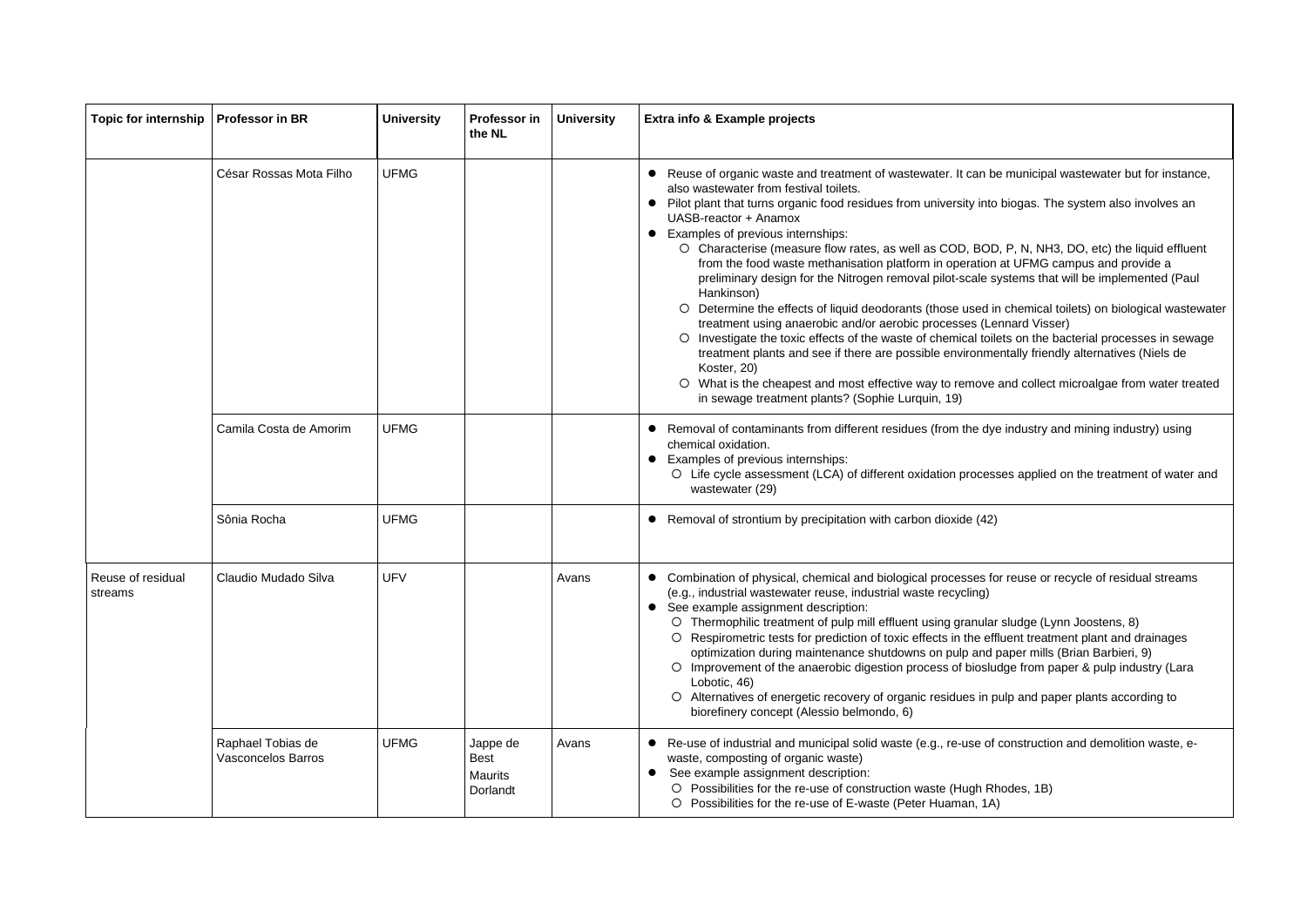| <b>Topic for internship</b>                 | <b>Professor in BR</b>               | <b>University</b> | Professor in<br>the NL                        | <b>University</b> | Extra info & Example projects                                                                                                                                                                                                                                                                                                                                                                           |
|---------------------------------------------|--------------------------------------|-------------------|-----------------------------------------------|-------------------|---------------------------------------------------------------------------------------------------------------------------------------------------------------------------------------------------------------------------------------------------------------------------------------------------------------------------------------------------------------------------------------------------------|
|                                             |                                      |                   |                                               |                   | O Possibilities for the improvement of composting of household waste in Minas Gerais (Jens<br>Vloedgraven, 24)<br>O Improvement of collecting, separating and re-using organic domestic waste (Max Post, 32, 47)                                                                                                                                                                                        |
|                                             | <b>Marcio Aredes Martins</b>         | <b>UFV</b>        | Michiel<br><b>Michels</b>                     | Avans             | • Growth of microalgae on residue streams (wastewater). Research on the purification of crude microalgae<br>oil for biodiesel and food production.<br>Examples of previous internships:<br>$\bullet$<br>O Microalgae harvesting technologies for increasing oil productivity (Marcio / Michael Boot, 31)                                                                                                |
|                                             | Marcelo S. Batista                   | <b>UFSJ</b>       |                                               |                   | Examples of previous internships:<br>O Biomass use for obtaining carboxylic acid (Robin Taks, 50)                                                                                                                                                                                                                                                                                                       |
| Food Technology                             | <b>Frederico Barros</b>              | <b>UFV</b>        |                                               |                   | Bioactive compounds in foods: extraction, quantification and antioxidant properties. Laboratory work;<br>$\bullet$<br>food natural colorants; anthocyanins; solvent extraction; ultrasound; antioxidant capacity.<br>Improving food quality and human health through grain chemistry and technology. Laboratory work;<br>dietary fiber; resistant starch; tannins; bioactive compounds; food processing |
|                                             | Orlando David Henrique dos<br>Santos | <b>UFOP</b>       |                                               |                   | • Evaluation of the potential of plant extracts as an environmentally friendly product for food and<br>pharmaceutical applications. undergraduate program for: Pharmacy, Biotechnology, Chemistry or<br>related. Per March '23                                                                                                                                                                          |
| Environmental<br>Impact Assessment<br>(EIA) | Camila Costa de Amorim               | <b>UFMG</b>       | Jappe de<br><b>Best</b><br><b>Ilse Rovers</b> | Avans             | Study at procedures for EIA dairy industry, wind energy and biogas production in Brazil and NL<br>Examples of previous internships:<br>O Compare and contrast EIA procedures and requirements for dairy industries, wind energy facilities<br>and biogas generation for energy production in Minas Gerais and The Netherlands (28)                                                                      |
|                                             | <b>Matheus Porto</b>                 | <b>UFMG</b>       | Jappe de<br><b>Best</b>                       |                   | Environmental impact assessment (EIA).<br>Experimental evaluation of Methane emissions in open burners (or other combustion processes) to<br>the atmosphere using multispectral thermography.<br>Ecology: thermal-acoustic technology to study biodiversity.                                                                                                                                            |
| Building and<br>Construction                | Guilherme Jorge Brigolini<br>Silva   | <b>UFOP</b>       |                                               | Avans             | • Use of industrial waste for sustainable building materials (e.g., material analysis for social housing, reuse<br>of iron ore tailings from dams, alkali activated cements produced from biomass): Open August '22<br>Not recommended if you have dust allergy.<br>$\bullet$<br>• For more information, please look at https://reciclos.ufop.br/                                                       |
| Nano-materials and<br>biomaterials          | Herman Sander Mansur                 | <b>UFMG</b>       |                                               |                   | • Works mainly with nanomaterials and biomaterials. For instance, for medical purposes & environmental<br>engineering<br>• Looks for links between industries. Waste of one company can be a resource for another company.                                                                                                                                                                              |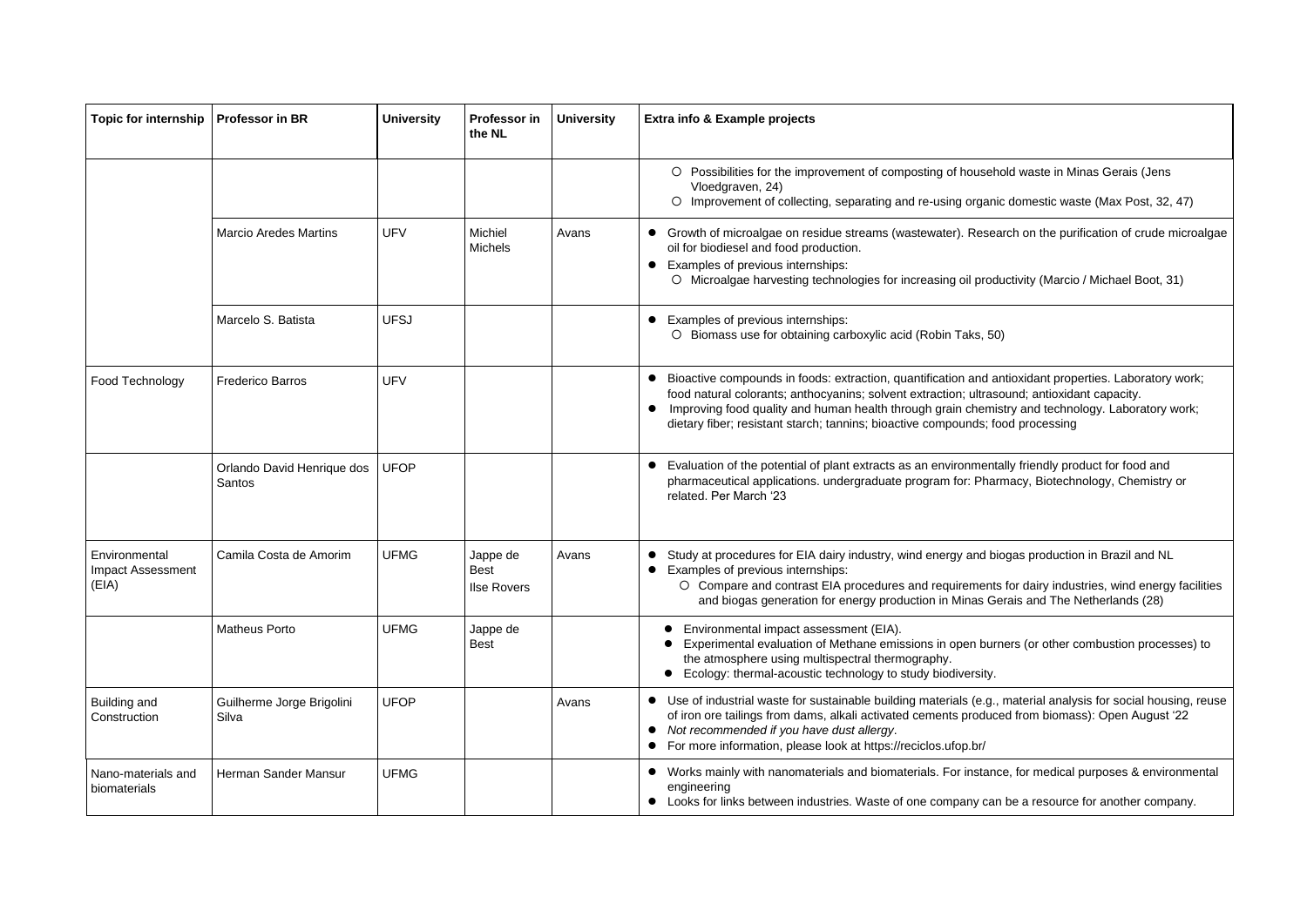| <b>Topic for internship</b>        | <b>Professor in BR</b>                                                       | <b>University</b> | <b>Professor in</b><br>the NL             | <b>University</b> | Extra info & Example projects                                                                                                                                                                                                                                                                                                                                                                                                                                                                                                                                                                        |
|------------------------------------|------------------------------------------------------------------------------|-------------------|-------------------------------------------|-------------------|------------------------------------------------------------------------------------------------------------------------------------------------------------------------------------------------------------------------------------------------------------------------------------------------------------------------------------------------------------------------------------------------------------------------------------------------------------------------------------------------------------------------------------------------------------------------------------------------------|
|                                    | Jhonattan Cordoba                                                            | <b>UFMG</b>       |                                           |                   | Nanomaterials and biomaterials<br>Nanodevices for health purposes and improvement in food quality<br>Implementation of biomaterials in obtaining optical and phonotic or<br>communication systems.                                                                                                                                                                                                                                                                                                                                                                                                   |
|                                    | Rodrigo Lambert Oréfice                                                      | <b>UFMG</b>       |                                           |                   | Biobased hydrogels containing biobased derived nanoparticles: t<br>stress due to a supramolecular architecture and physically promo<br>and cellulose derivatives can be used together with carbon deriva<br>nanocrystals. Intended applications include cosmetics, sprayable<br>molecules.<br>Preparation of electrospun nanofibers from recycled polymers, as<br>viricidal materials.                                                                                                                                                                                                               |
| Entrepreneurship<br>and Innovation | Adriana Ferreira de Faria                                                    | <b>UFV</b>        |                                           |                   | Research on innovation environments in Minas Gerais (e.g., startups<br>management, incubators, technology parks)<br>Support to the development of new technology-based companies are<br>Viçosa (tecnoPARQ)                                                                                                                                                                                                                                                                                                                                                                                           |
| Geosciences<br>Ecosystem services  | Sónia Maria Carvalho<br>Ribeiro<br>Rodrigo Affonso de<br>Albuquerque Nóbrego | <b>UFMG</b>       | Mart<br>Verwijmeren<br><b>Ilse Rovers</b> | Avans             | The look at economic and environmental value of nature reserves a<br>on these values (for instance mining industry)<br>The group works a lot with GIS and programme that was developed<br>$\bullet$<br>Landscape Ecology (participatory approaches to land management,<br>Forest Science (Mapping Ecosystem Services from the forest).<br>Geosciences (geospatial analysis).<br>Use of biodiversity in Brazil.<br>Examples of previous internships:<br>O From environmental disaster to sustainable socio-biodiverse function<br>sustainable land use management in the buffer area of Rio Do<br>44) |
| Biopolymers &<br>biomolecules      | Rodrigo Lambert Oréfice                                                      | <b>UFMG</b>       |                                           |                   | High entropy polymer blends from recycled polymers: preparatior<br>polymers and a high-pressure torsion process that can produce u<br>Surface modification of polymers to allow harvesting atmospheric<br>of the northeastern part of the State of Minas Gerais.<br>Development of multi-scale porous polymer systems for removal                                                                                                                                                                                                                                                                    |
|                                    | Renata Costa Silva Araújo<br>Daniel Bastos de Rezende                        | <b>UFMG/LEC</b>   |                                           |                   | Research on waste pyrolysis, from which it is possible to obtain fuel<br>Development of polyurethane coating synthesis and analysis to findi<br>Examples of previous internships:<br>O Biobased polyurethane coatings synthesized from biomass res<br>O Improvement and study of biopolyurethane coatings based on                                                                                                                                                                                                                                                                                   |
|                                    | <b>Frederico Barros</b>                                                      | <b>UFV</b>        |                                           |                   | Extraction and quantification of bioactive compounds from fruits (54)                                                                                                                                                                                                                                                                                                                                                                                                                                                                                                                                |

ood quality. phonotic devices for the next generation of

articles: these hydrogels can flow under ally promoted crosslinks: chitosan, collagen oon derivatives, cellulose or chitin sprayable adhesives and other active

lymers, as PET to yield bactericidal and

., startups on biotecnology, business

panies and startups in the Technology Park of

eserves and effect of environmental disasters

leveloped by the department. agement, landscape management)

diverse futures: technical innovations for of Rio Doce State Park, Brazil (Ivo Verhaar,

reparation of blends using a series of recycled produce ultrafine-grained materials. mospheric moisture for irrigation in dry places

removal of pesticides during water treatment.

btain fuel fractions that can be studied. sis to finding application for coatings.

omass residue (Rick van Eijk, 37) based on Macauba (53)